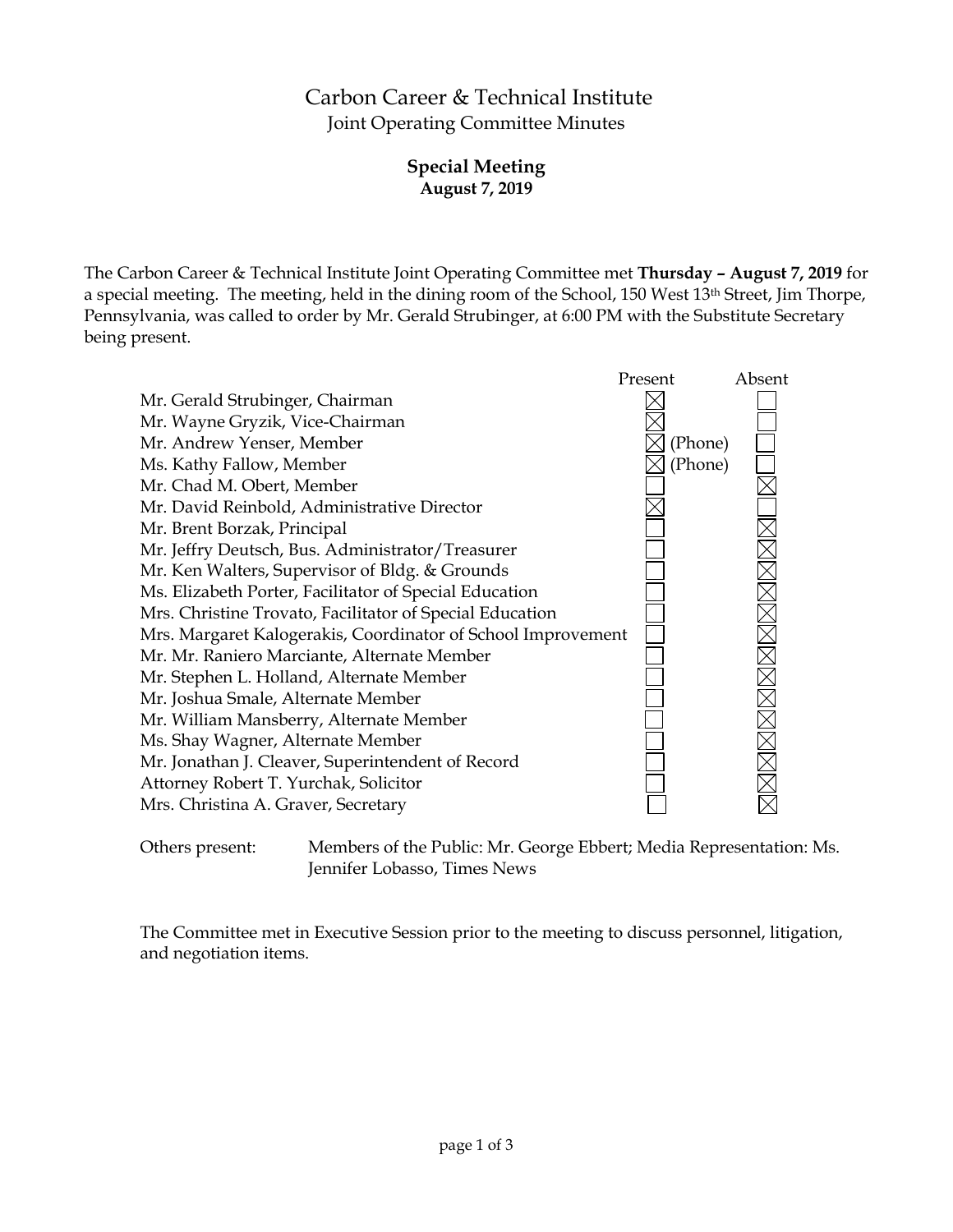## **Items of Business**

### *Personnel*

## **Letter of Resignation Accepted**

A. MOTION by Mr. Gryzik, SECONDED by Mr. Yenser to accept the letter of resignation received from Joseph J. Boyle, Auto Collision repair Instructor, effective August 5, 2019.



### **Auto Collision Repair Instructor Appointed**

B. MOTION by Ms. Fallow, SECONDED by Mr. Gryzik to appoint Stephen J. Nesler Auto Collision repair Instructor, effective August 21, 2019, pending clearances at a step 1 salary per the current Agreement between the Carbon career & Technical Institute (CCTI) Joint Operating Committee and the CCTI Education Association.



### **Additional Work Days Approved**

C. MOTION by Mr. Gryzik, SECONDED by Ms. Fallow that the following individual be approved up to seven (7) additional work days prior to August 21, 2019 at the individual's 2019-2020 per diem rate:

Stephen J. Nesler